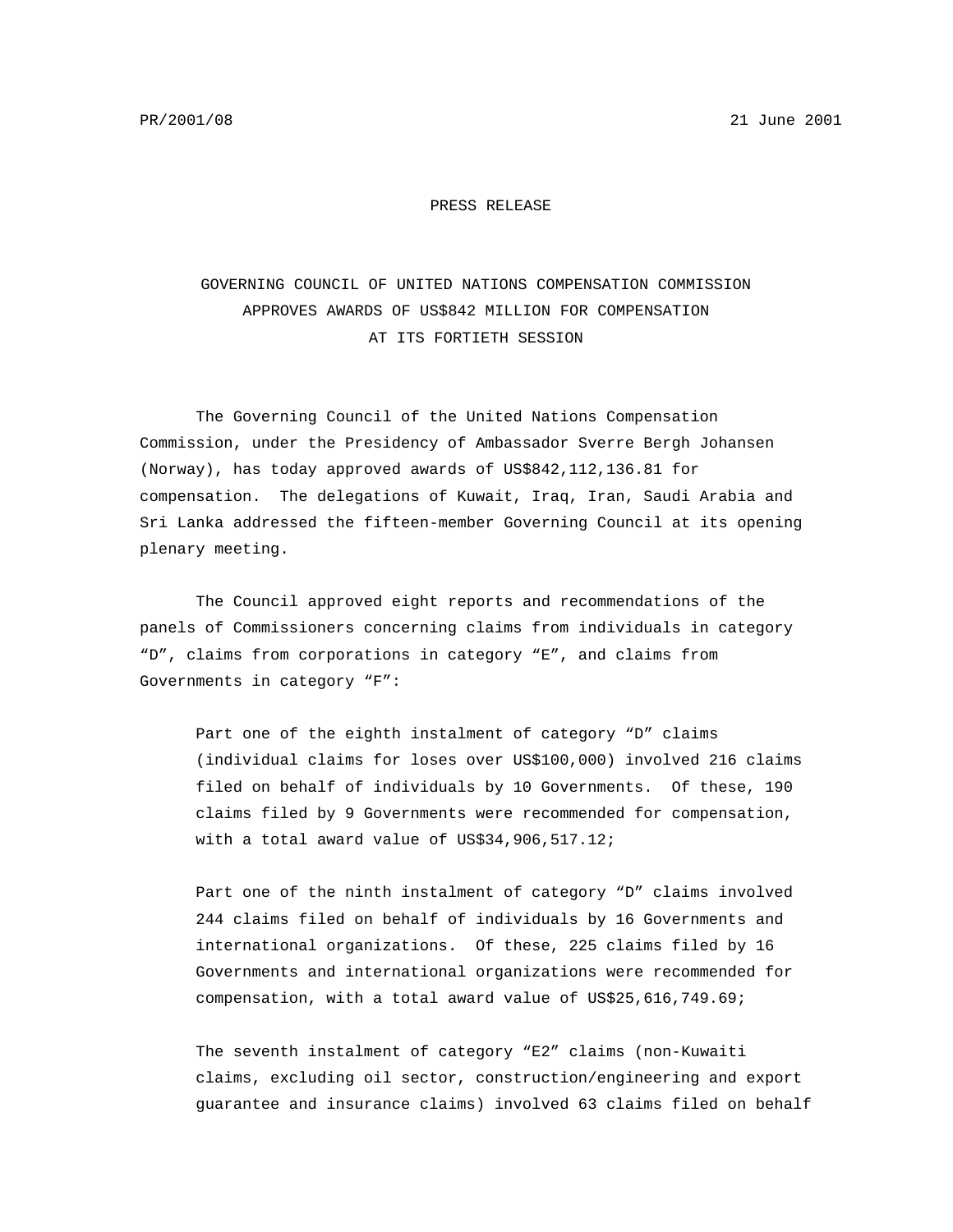of corporations by 27 Governments, and one claim submitted directly by a corporation. Of these, 45 claims filed by 21 Governments were approved by the Council for compensation, with a total award value of US\$56,364,423.00;

The thirteenth instalment of category "E3" claims (non-Kuwaiti construction/engineering claims) involved 17 claims filed on behalf of corporations by eight Governments. Of these, two claims filed by two Governments were approved by the Council for compensation, with a total award value of US\$2,120,218.00;

The ninth instalment of category "E4" claims (Kuwaiti claims, excluding oil sector claims) involved 21 claims filed on behalf of corporations by the Government of Kuwait. All claims were approved by the Council for compensation, with a total award value of US\$228,804,975.00;

The eleventh instalment of category "E4" claims involved 19 claims filed on behalf of corporations by the Government of Kuwait. All claims were approved by the Council for compensation, with a total award value of US\$171,567,659.00;

The fifth instalment of category "F1" claims (claims filed by Governments, with the exception of environmental claims) involved 16 claims filed by four Governments. Of these, three claims filed by three Governments were approved by the Council for compensation, with a total award value of US\$79,496,628.00; and

The first instalment of category "F4" claims (environmental claims filed by Governments) involved 105 environmental monitoring and assessment claims filed by six Governments. Of these, 69 claims filed by five Governments were approved by the Council for compensation, with a total award value of US\$243,234,967.00.

The Council discussed a progress report of the Executive Secretary on the activities of the Commission. The report addressed the processing of claims and the payment of approved claims.

 $-2-$